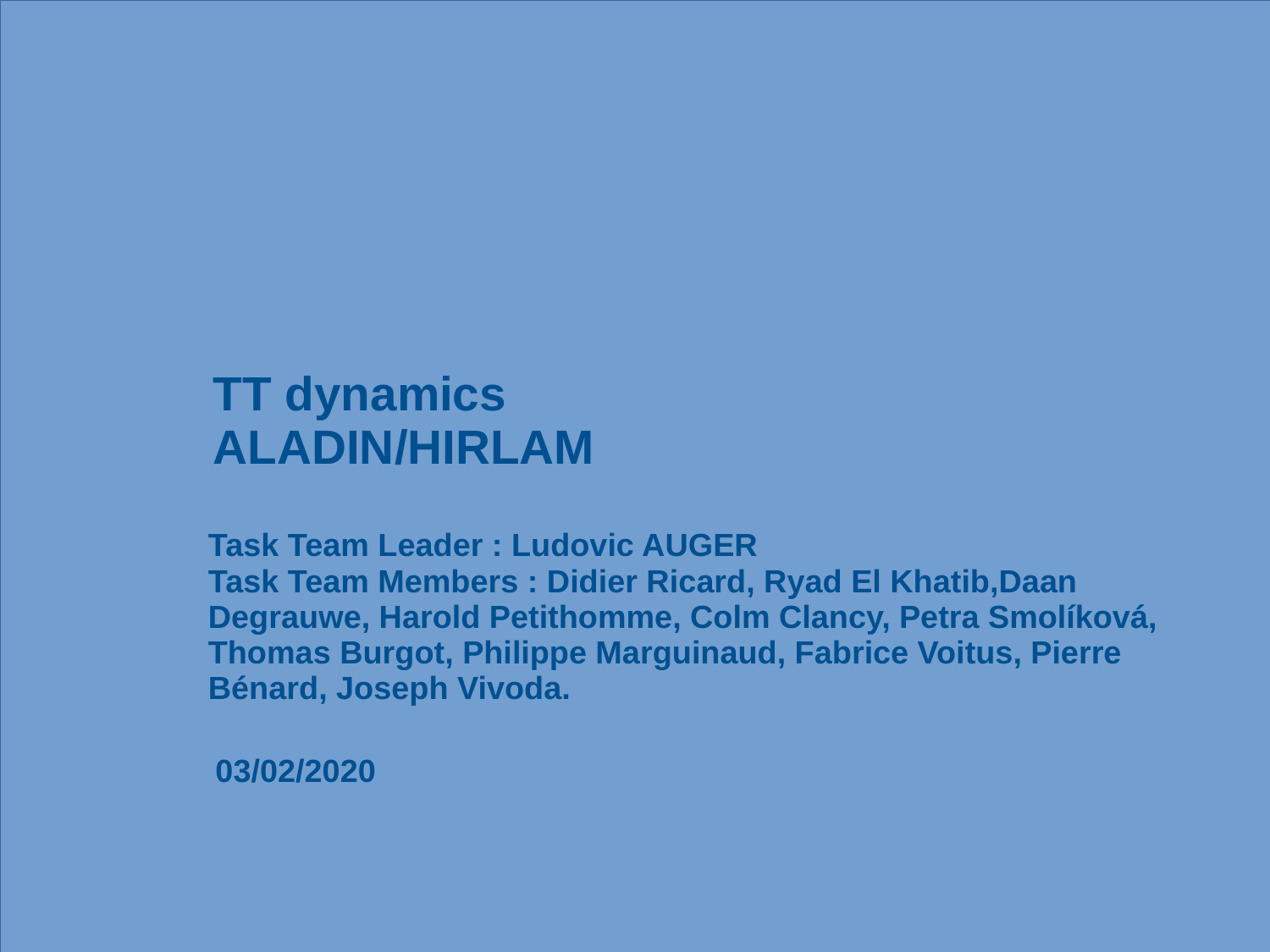# **OUTLINE**

- 1. Elements of context
	- ― Scalability
	- ― Steep slopes
	- ― Code refactoring
- 2. What should we do
	- ― Solution to scalability
	- ― Improving steep slopes limitation
	- ― Keep on improving core
	- ― Developing a new core
- 3. How
- 4. Conclusion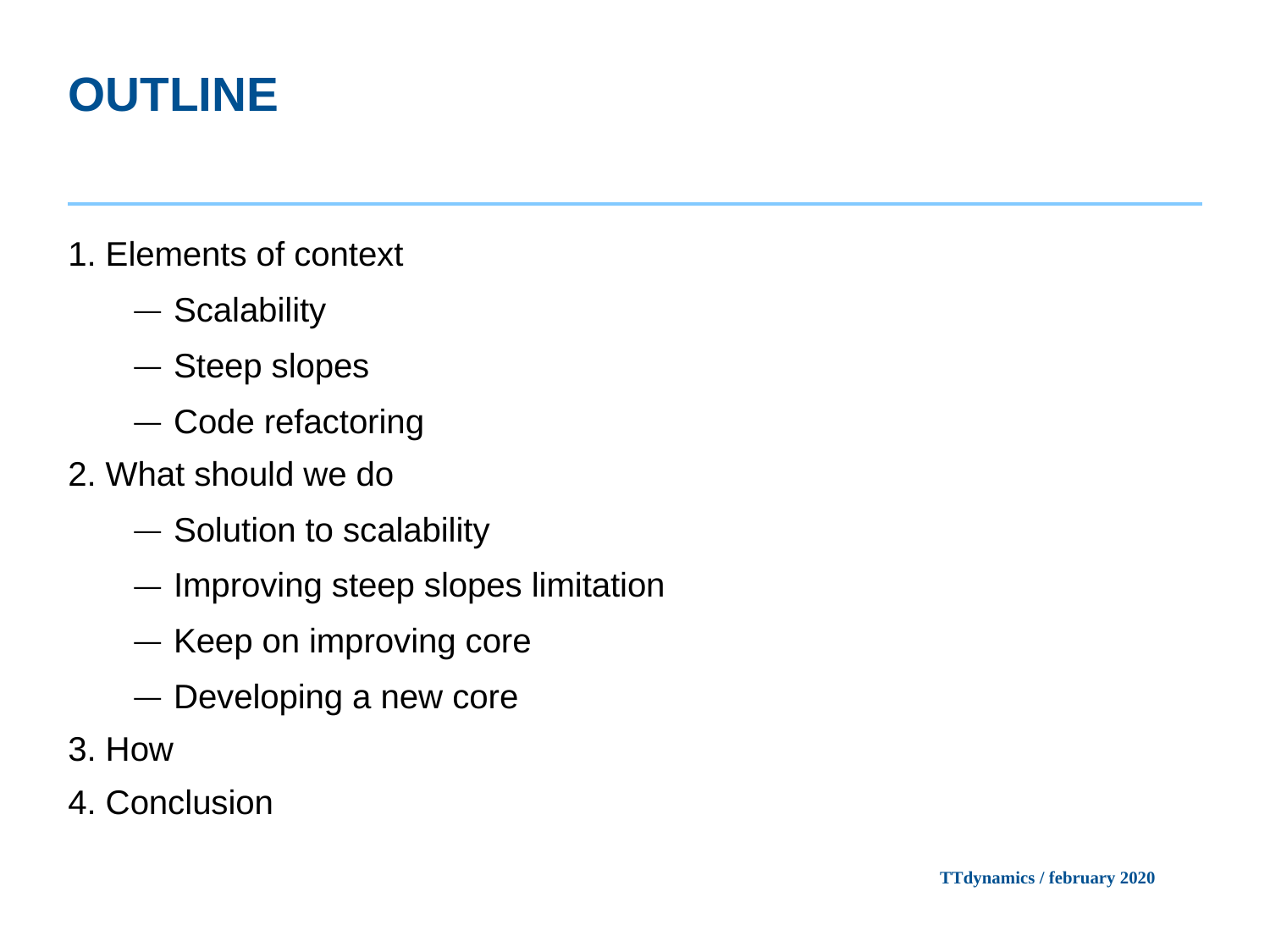# **Concern 1 : Scalability**

- Gridpoint to spectral transform and back at every step enable the efficient solving of an implicit system that, in combination with the semi-lagrangian advection scheme, allows to use large timesteps.
- **Those transforms require global communications that might become** more and more expensive on future generations of HPC.
- In the past 15 years some scientists kept on announcing the collapse of spectral methods in the next few years.
- A recent simulation with ARPEGE using 82 millions points (that would correspond to a 9000x9000 gridpoints LAM ) shows that the model is still cost-efficient despite the spectral transforms. More impressive recent experiment on IBM summit up to 4800 nodes, still a good scalability of spectral NH core.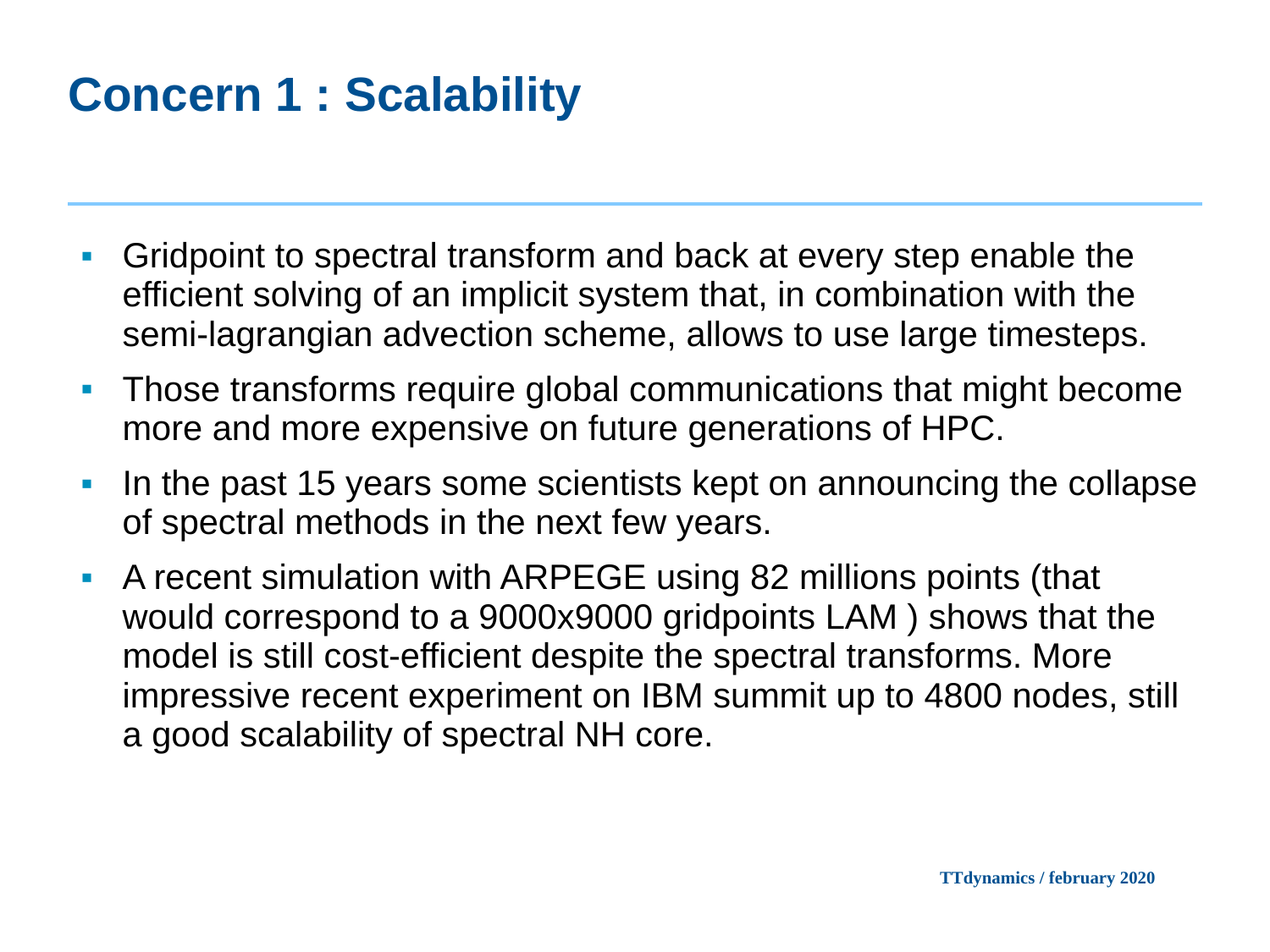# **Concern 2 : Steep slopes**

■ The increase of horizontal resolution leads to steeper slopes in the orography as it is represented in the model. Since the model layers follow the ground this induces instability. With the latest model improvements, the current horizontal grid spacing limitation for a domain over the Alps is around 300m.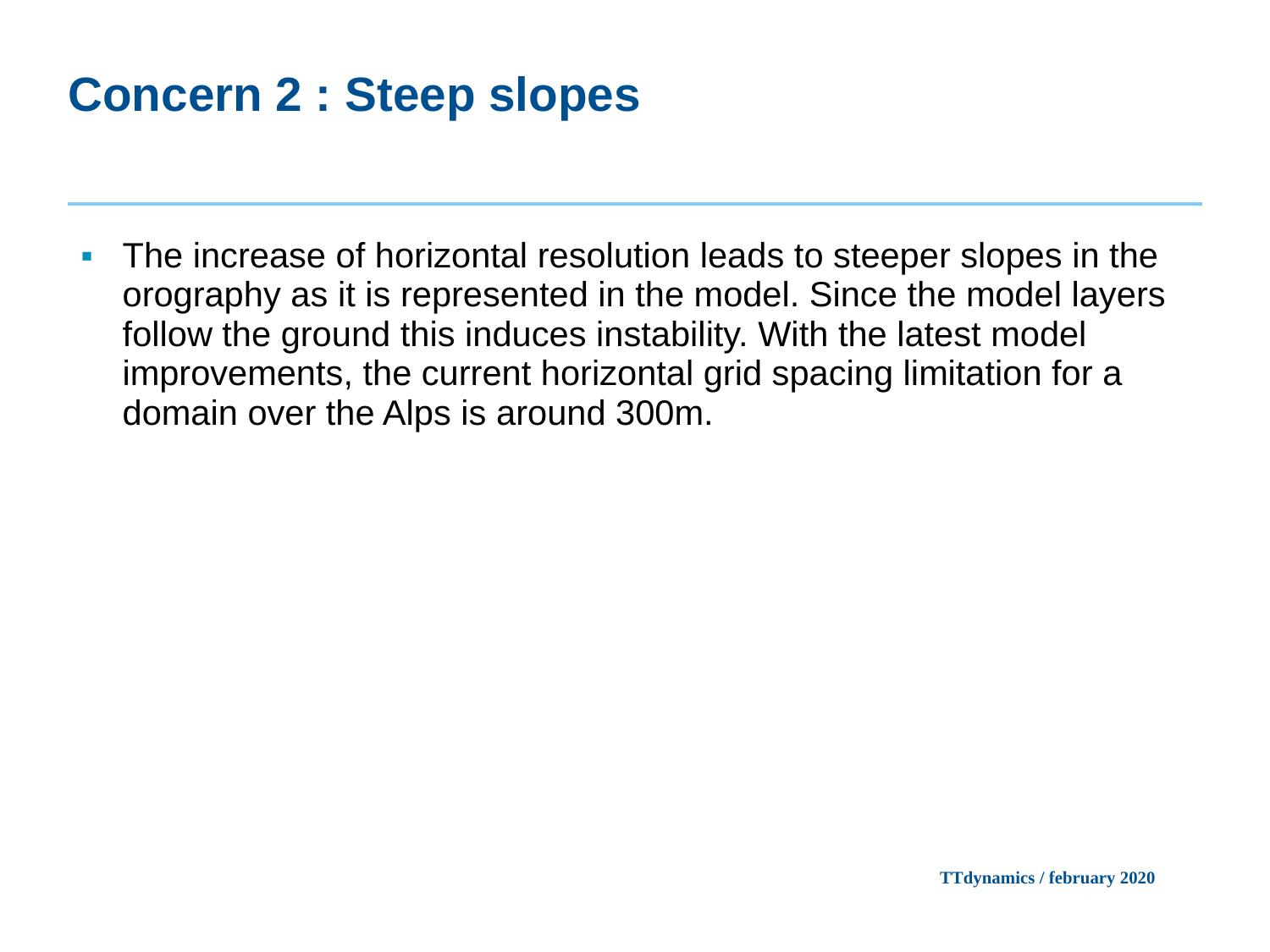# **Concern 3 : Evolution from ECMWF (1/2)**

- Our models did benefit a lot from ECMWF cooperation (data assimilation, some parts of the dynamics, radiation scheme...).
- ECMWF developed a new core: FVM, a non-spectral NH system that uses a different set of equations on the same horizontal grid and with different vertical levels. It is currently under evaluation but should not become their reference system at least in the 10 years to come.
- On shorter terms, up to 2030, ECMWF intends to keep operational the historical spectral IFS, possibly using our NH options. For later terms spectral kernel should be maintained and still used for some configurations for a while.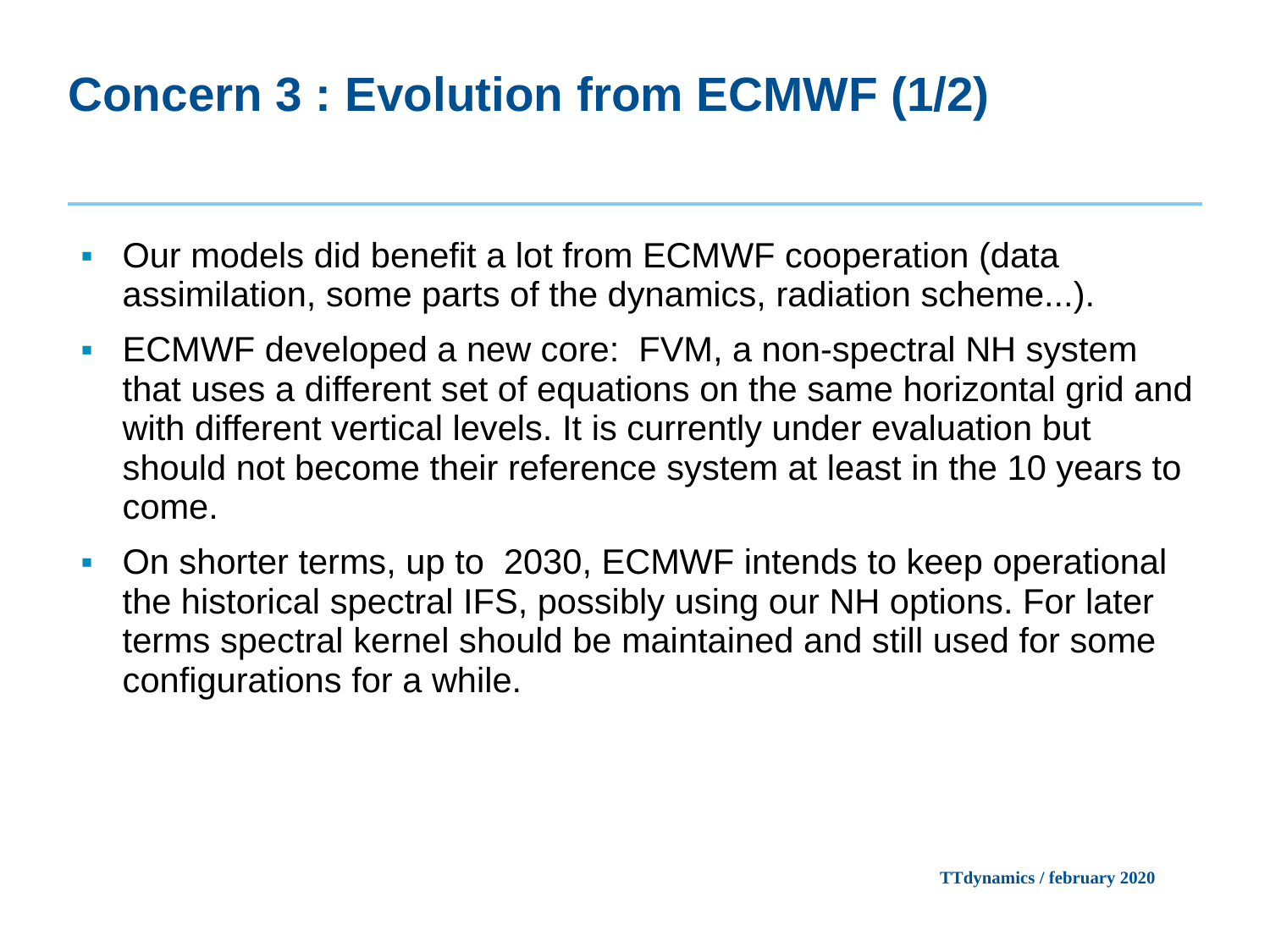# **Concern 3 : Evolution from ECMWF (2/2)**

- Evolution concerning code structure : a large part of the source code should be ready for running efficiently on GPU by 2024, and the ATLAS-based structures should replace the current structures meaning that IFS might operationally work as well with the ATLAS library
- Lots of new features concerning software infrastructure : the use of SCA abstraction in combination to DSL (CLAW) that should help us being more efficient on various architectures.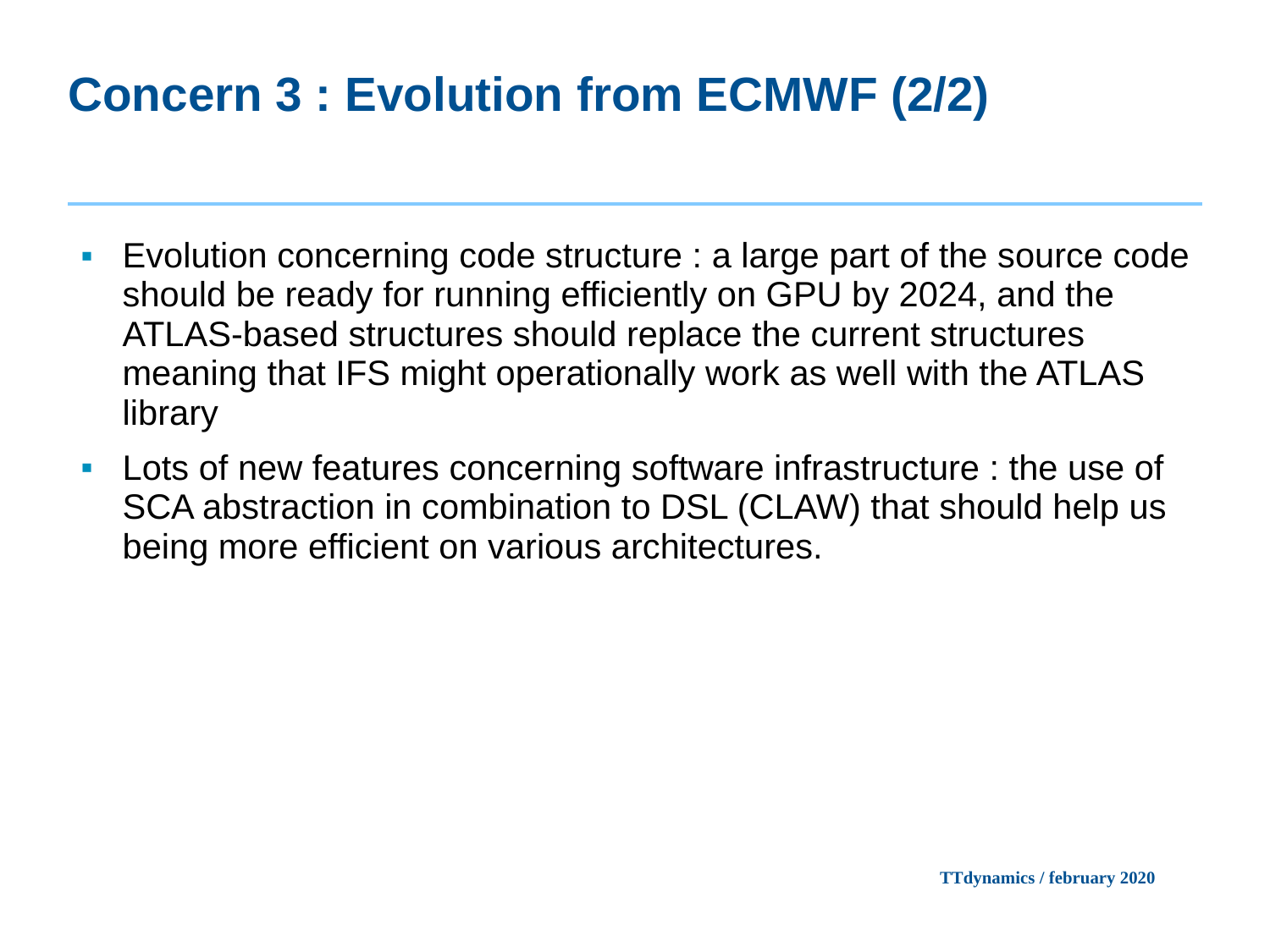# **Solution to scalability**

- The gridpoint response when simulated in the spectral core do not alter the quality of the model on A-grid (Phd).
- We successfully managed to solve the implicit problem in grid space in an AROME configuration and some extended testing with different solvers and multi-grid approach have been performed.
- Actions :
	- ― Continue the work on full grid-point, work on solvers. Two options are possible : either to wait for an operational ATLAS to implement our grid-point solutions or to immediately go further with the testing. Currently we are not far from a full gridpoint LAM kernel.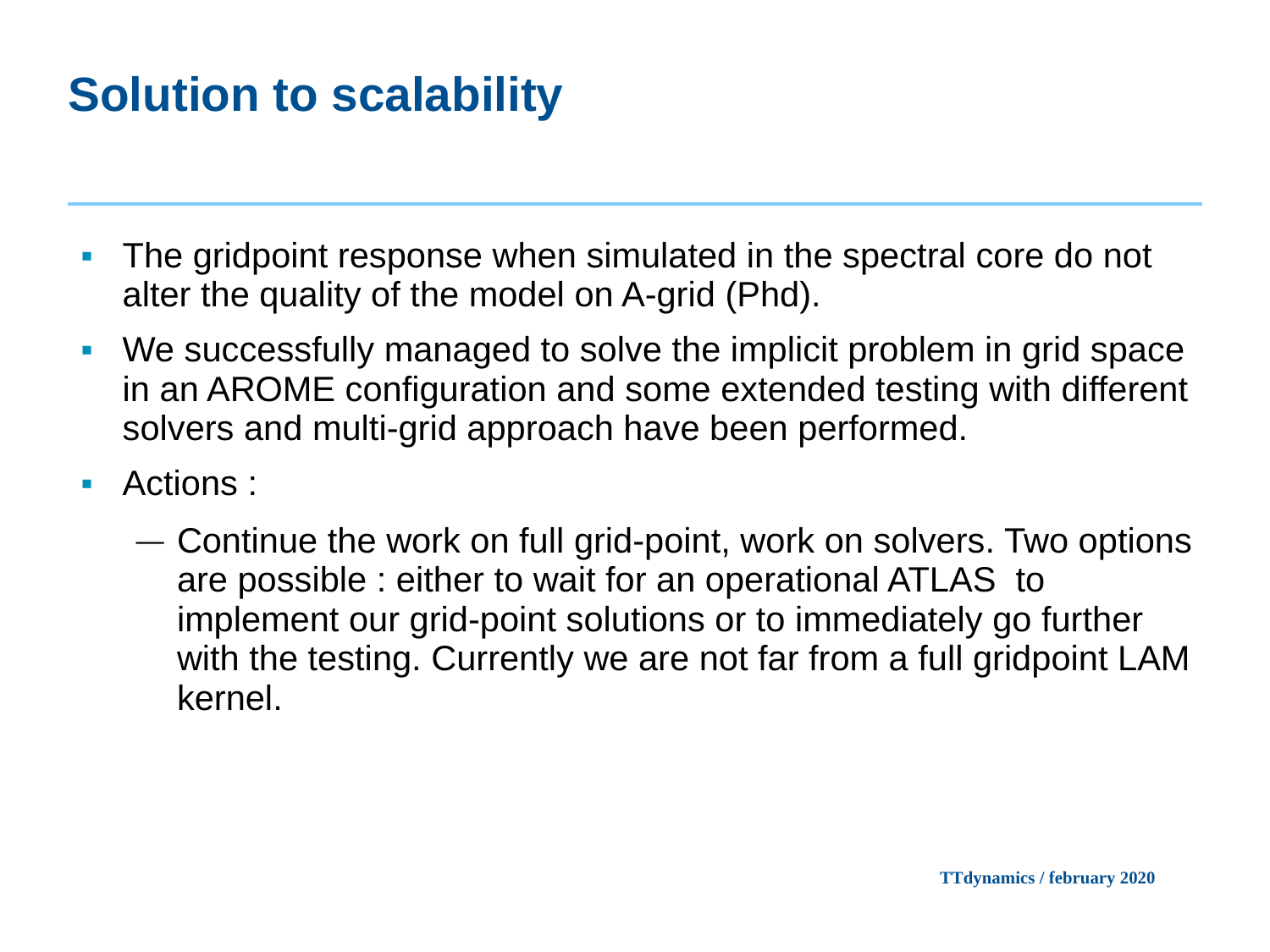# **Improving steep slove limitation**

- We are quite confident with the stability down to 500m grid-spacing, which is enough for covering our operational needs for the next 5 years. For the 5-10 years terms we might want to set up local configurations with refined gridspacing
- Plan of actions :
	- ― Explore the actual limits of the dynamics in terms of horizontal resolution, with the latest equations development (at least going down to 300m gridspacing should be feasible).
	- ― The ICI scheme do not converge when the number of iterations is increased This misbehavior must be investigated.
	- ― A new formulation of fully compressible mass coordinate equations has been successfully developed. It is based on the use of a new prognostic variable for the vertical wind, reducing the effects of slopes on the surface boundary condition. The testing should be taken further.
	- ― Another option to improve stability is to include orography in the basic state used for the implicit system. The work has started on the topic and should be continued.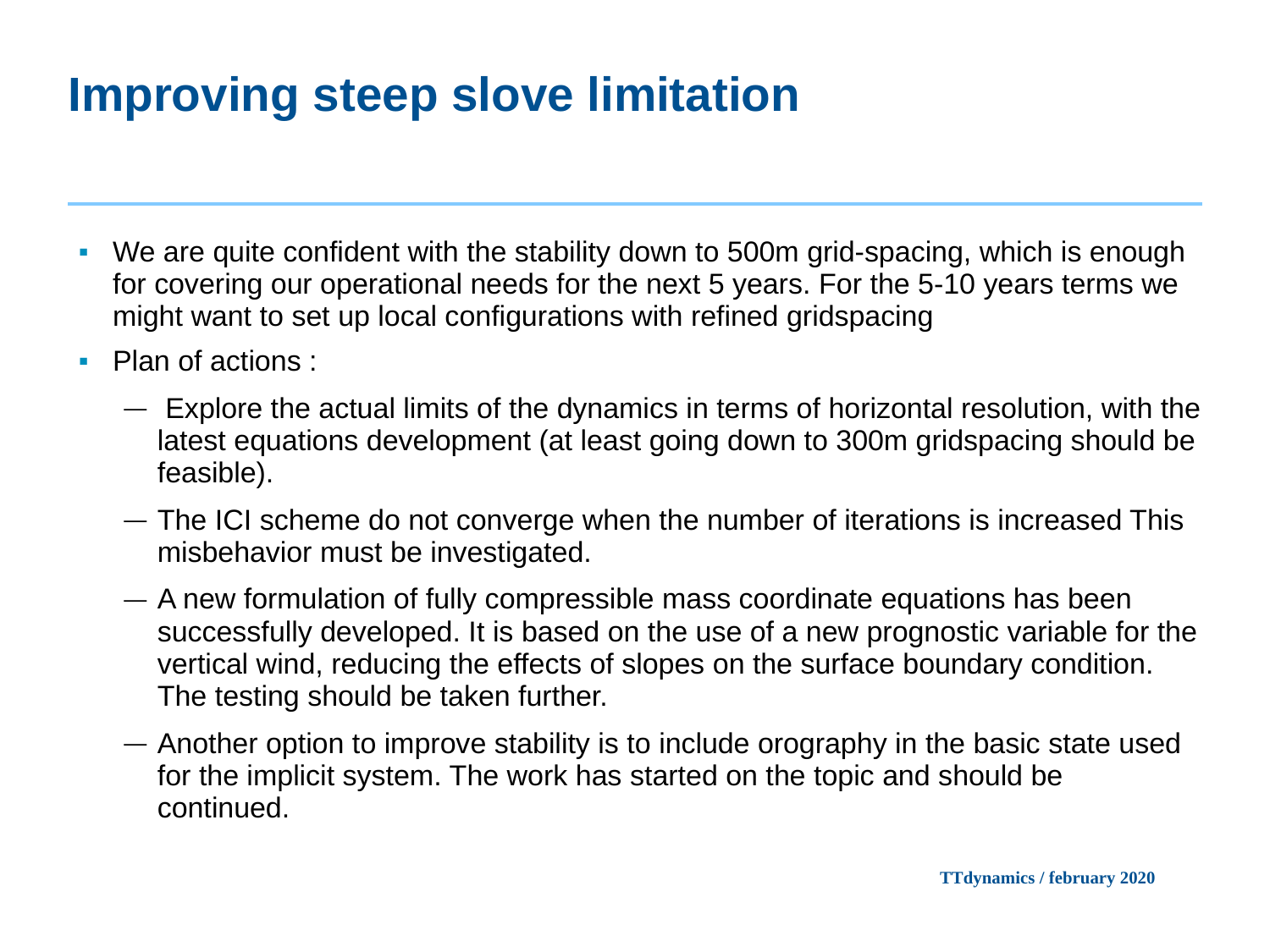# **Keep on improving the quality of the core**

#### Planned actions :

- The influence of the way orography is implemented in the model on the stability must be further investigated. Today we are forced to cut orography at the domain boundary, some smoothing close to domain boundary might help. The spurious oscillations that were observed at 1.3km horizontal resolution forcing an off-centering of the time-scheme is something we would like to get rid of.
- The vertical diffusion may become partly resolved in high resolutions and its interaction with horizontal diffusion (SLHD) has to be more understood.
- It might be possible to make the current available and stable ICI scheme less expensive for example applying corrector only "when needed".
- The vertical finite element (VFE) options should continue to be developed and tested
- There is an initiative to reduce the file size of the LBC files, it would be interesting to compress data regarding the vertical level (for example we could apply averaging when going to sparse levels near the LAM model top).
- The coupling frequency could be increased, moving from 3-hours to hourly coupling, the size of the coupling zone is also something that must be carefully tuned.
- Advection is an important topic, with the use new physics-related prognostic variables, the cost and the accuracy of the lagrangian computations must be carefully looked at. Here we can rely on the innovation developed at ECMWF.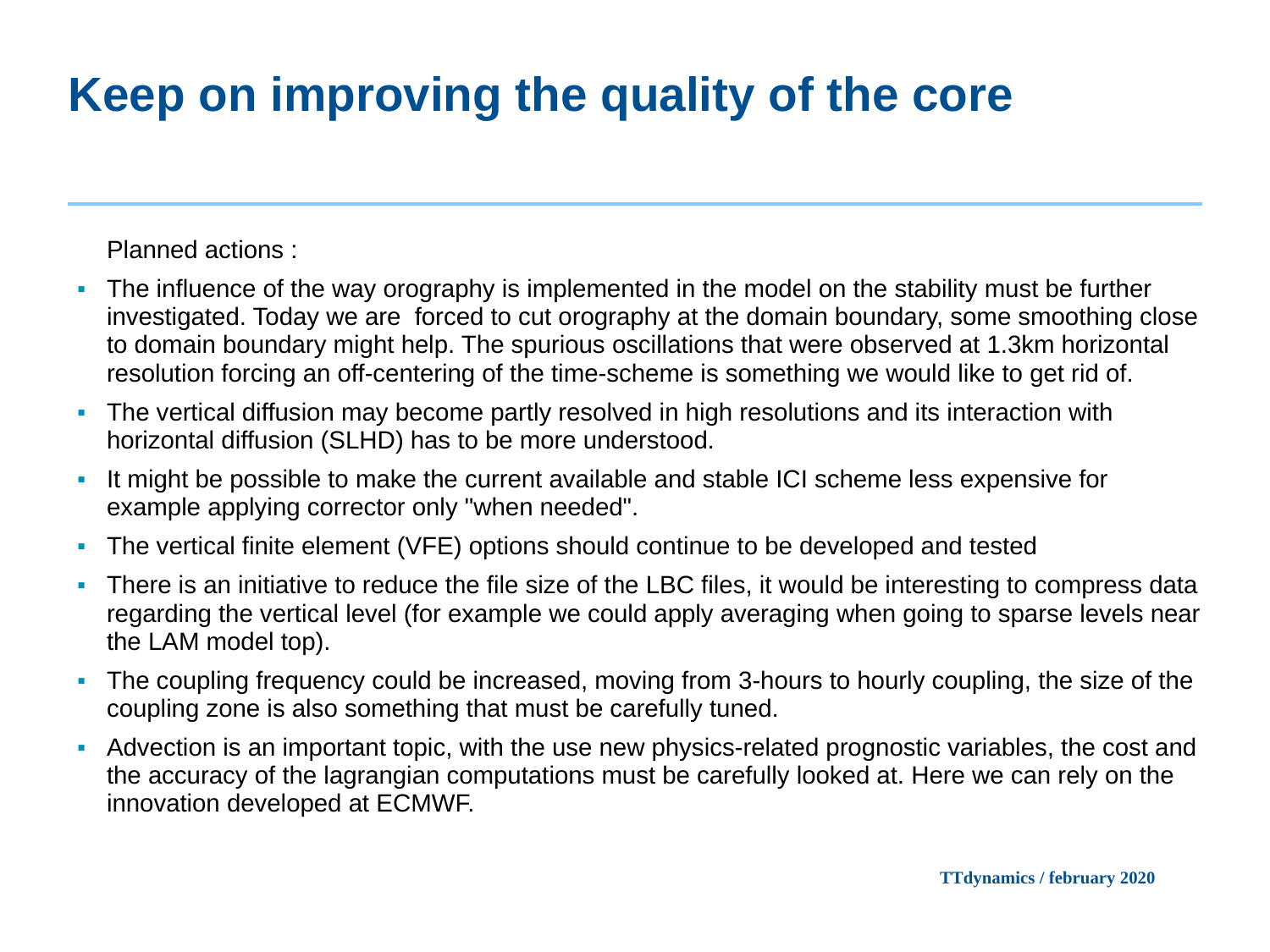#### **Developing a new core**

- When ?
	- ― If the research and development actions taken fail to overcome the stability issues the only remaining option would be to develop a new dynamical core. Another external constraint that would prompt us to develop something new is if the models ARPEGE and IFS start using another core. In one or two years, results with full physics FVM including performance should be available and a plan for moving to FVM might be eventually available.
- This new model would be using the ATLAS/OOPS framework. The set of equations, vertical leveling and advection could be entirely or partially based on FVM. In this regard we want to assess the pros and cons of using different FVM components for our system.
- To this purpose building a set of LAM reference cases could be done, this can also be very useful to test different options of our current core.
- Care must be taken to match the left hand side of the equations (choice of the thermodynamic variable) and it would be advantageous to use prognostic variables quantities with smooth and regular variations (potential temperature associated with the moist-air entropy).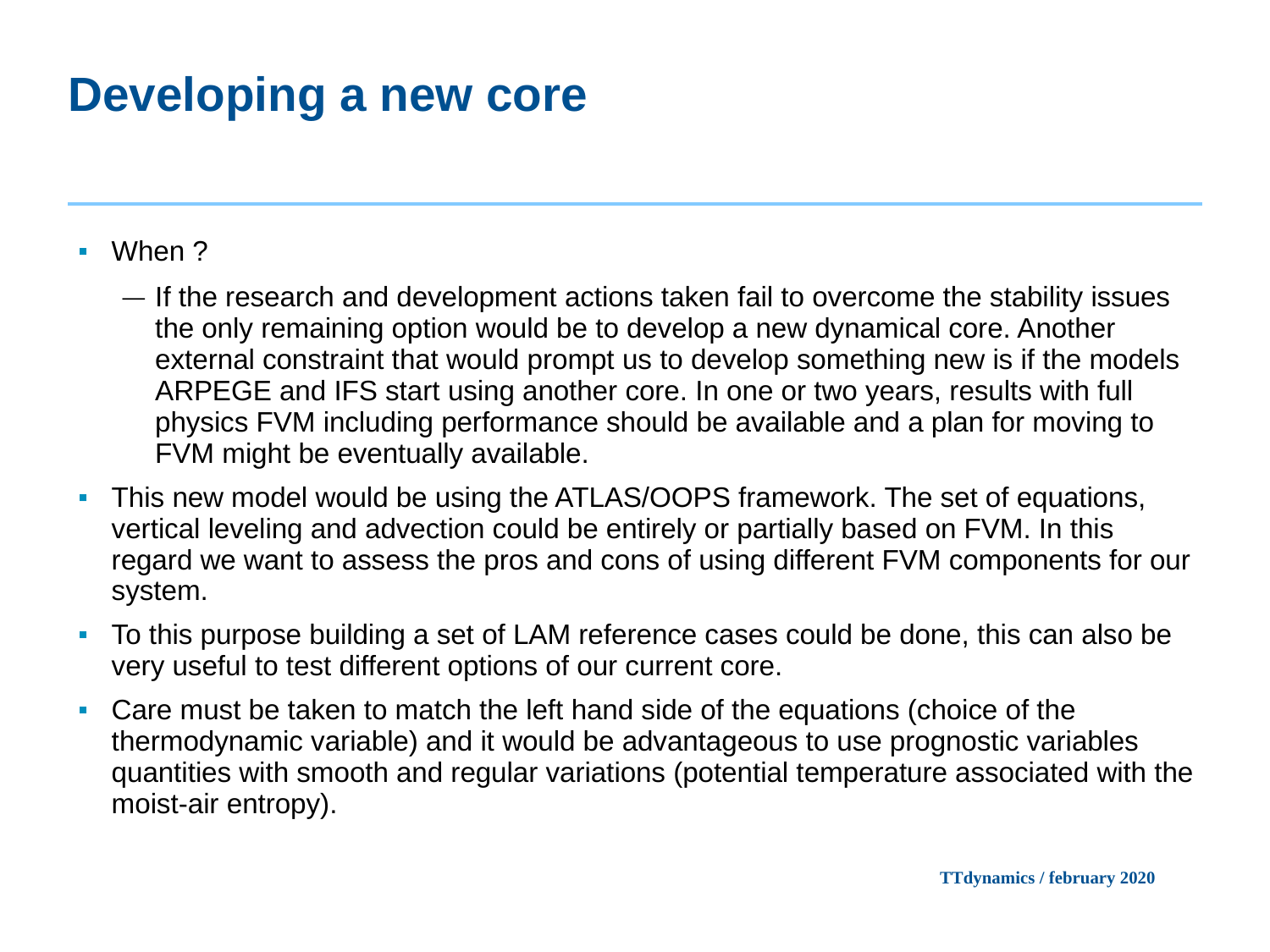# **Conclusion from last week meeting with ECMWF**

- Oral conclusions from last week meeting :
	- ― *Keep together the code IFS/ARPEGE as close as possible and also in association with Aladin/Hirlam*
	- ― *Joint commitment ot ATLAS*
	- ― *Agree to use join resource as effectively as possible to meet requirements driven by both organization HPC procurement timelines where do we need to be with respect to atlas to allow sufficient GPU capabilities for benchmark*
	- ― *FVM : we go further together (including lam + stretched)*
	- ― *Develop a plan for FVM lam experimentation within 1 year*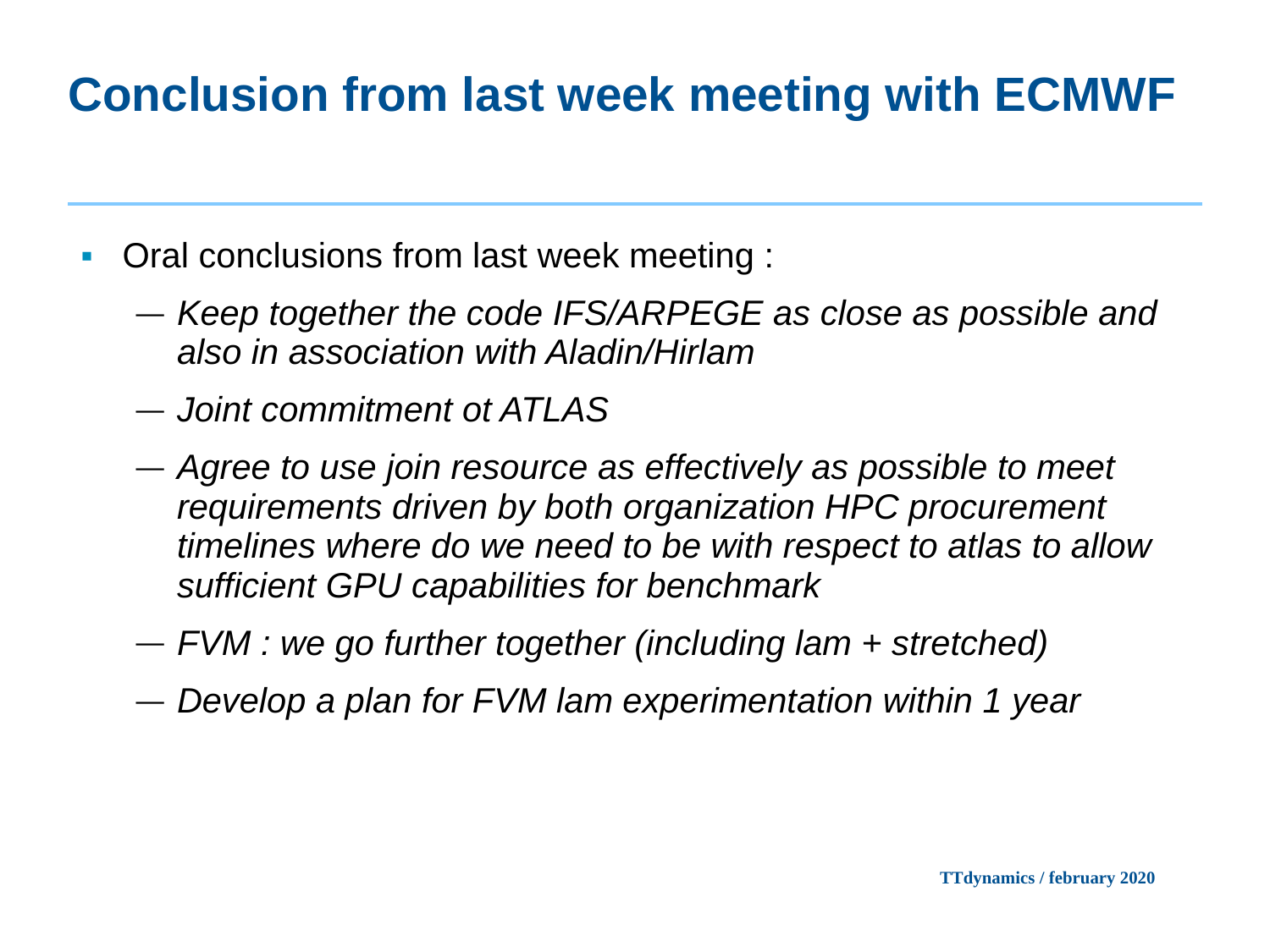

- The current workforce in the dynamics enable us to maintain our model and allows us some exploration for future improvement, but in the same framework.
- Developing a new kernel would require a bigger effort and require collaboration.
- High-level programming and GPU-related knowledge will be the necessary skills that we will need in the next few years. We will probably rely on collaboration with ECMWF concerning code reorganization.
- Necessity to participate in funded projects.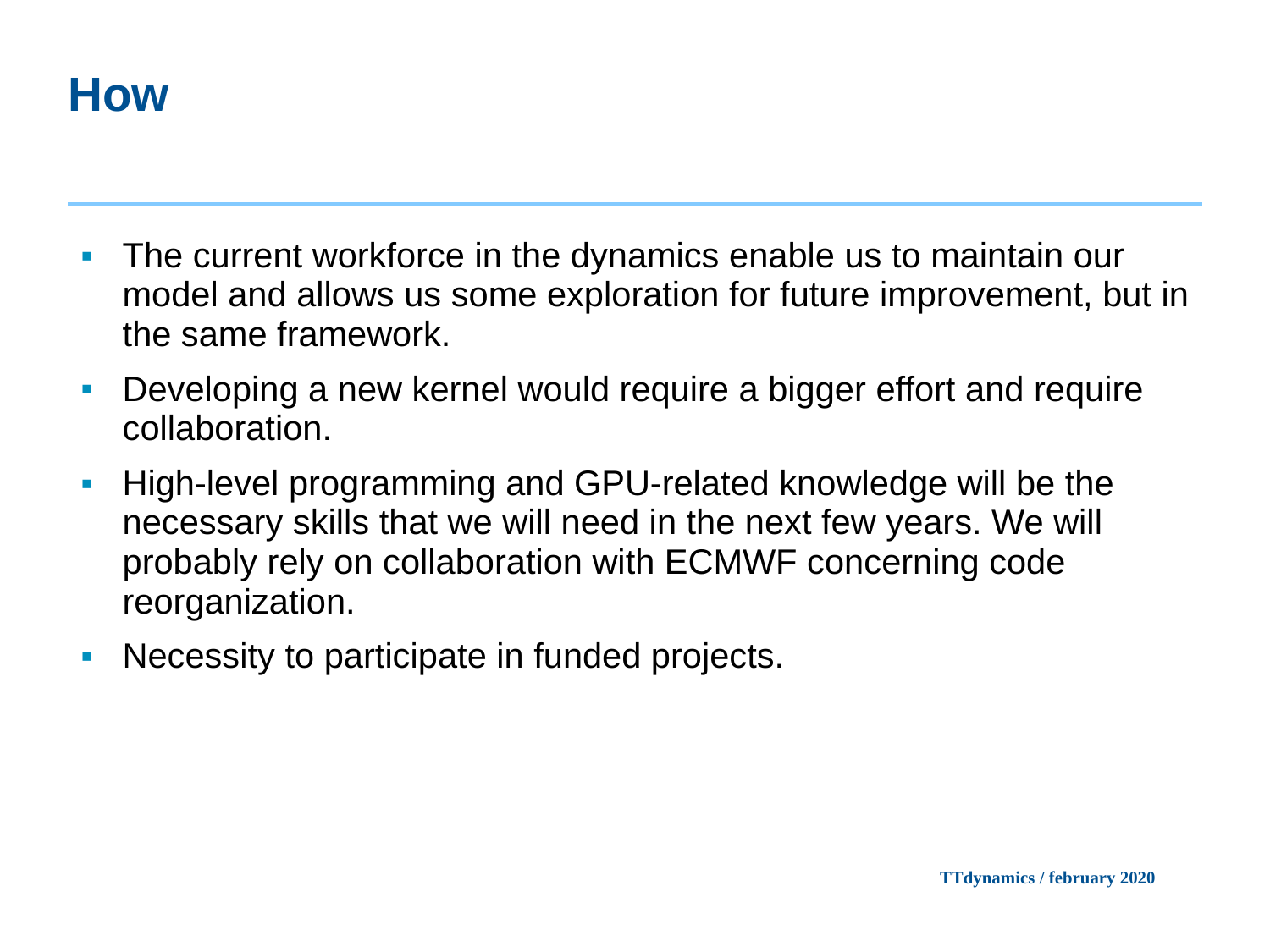## **Summary/Conclusion**

- Tasks to be done :
	- ― Obvious tasks : continue current improvements (VFE, more stable formulations, grid-point operators…) all what has been already started with success.
	- ― More or less constrained work : adaptation to ATLAS, DSLs.... but this should enable us to improve readability and performance on future architecture.
	- ― Less clear actions : Develop something new, clearly in the context of ATLAS and based upon FVM. But should we start with the development of a LAM version or with the evaluation of some parts like the advection or vertical coordinate ? Should we start now or wait a bit for FVM to deliver scores and performance comparison.